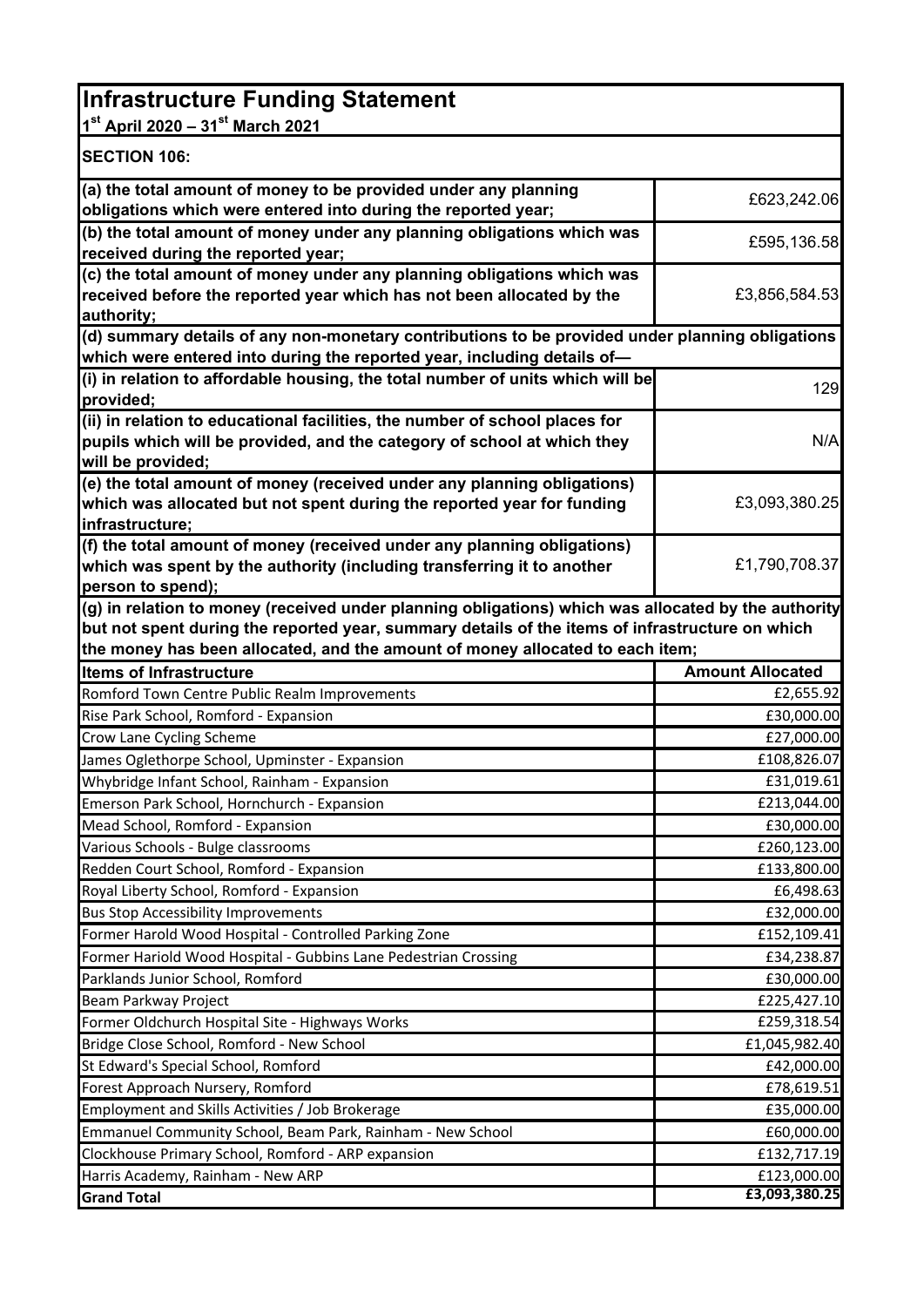**(h) in relation to money (received under planning obligations) which was spent by the authority during the reported year (including transferring it to another person to spend), summary details of—** 

**(i) the items of infrastructure on which that money (received under planning obligations) was spent, and the amount spent on each item;** 

| <b>Items of Infrastructure</b>                                                                                                                                                                                                                                                                                                                 | <b>Spend</b>  |
|------------------------------------------------------------------------------------------------------------------------------------------------------------------------------------------------------------------------------------------------------------------------------------------------------------------------------------------------|---------------|
| <b>Waterloo Road Crossing Works</b>                                                                                                                                                                                                                                                                                                            | £125,090.28   |
| Former Harold Wood Hospital - Bus Gate Enforcement                                                                                                                                                                                                                                                                                             | £30,242.69    |
| Former Harold Wood Hospital - Controlled Parking Zone                                                                                                                                                                                                                                                                                          | £6,283.59     |
| Former Oldchurch Hospital Site - Highways Works                                                                                                                                                                                                                                                                                                | £38,386.46    |
| Rainham Road near Dunningford Close Pedestrian Access Works                                                                                                                                                                                                                                                                                    | £14,098.35    |
| Romford Town Centre Public Realm Improvements                                                                                                                                                                                                                                                                                                  | £7,344.08     |
| Beam Parkway Project                                                                                                                                                                                                                                                                                                                           | £280,389.49   |
| Crownfield Junior School, Collier Row - Expansion 3FE to 4FE - Phase 3                                                                                                                                                                                                                                                                         | £71,496.64    |
| James Oglethorpe School, Upminster - Bulge 1.5FE to 2FE - Phase 3                                                                                                                                                                                                                                                                              | £12,802.04    |
| Hylands Primary, Romford - Expansion 2 to 3 FE Phase 3                                                                                                                                                                                                                                                                                         | £6,000.00     |
| Brady Primary, Rainham - Expansion - 1 to 2 FE Phase 3                                                                                                                                                                                                                                                                                         | £234,358.90   |
| Mead School, Romford - 1FE Expansion Phase 4                                                                                                                                                                                                                                                                                                   | £286,308.97   |
| Royal Liberty School, Romford - Expansion                                                                                                                                                                                                                                                                                                      | £23,728.50    |
| Nelmes Primary School, Hornchurch - SEN Places                                                                                                                                                                                                                                                                                                 | £183,961.54   |
| Forest Approach Academy, Romford - New Nursery                                                                                                                                                                                                                                                                                                 | £174,500.25   |
| Redden Court School, Romford - 5 to 7 FE Phase 4                                                                                                                                                                                                                                                                                               | £125,000.00   |
| Bower Park School, Romford - 6 to 7 FE Phase 4                                                                                                                                                                                                                                                                                                 | £66,053.73    |
| Healthcare Provision - Payment to NHS Havering CCG                                                                                                                                                                                                                                                                                             | £53,900.00    |
| Employment and Skills Activities / Job Brokerage                                                                                                                                                                                                                                                                                               | £34,107.97    |
| Elmhurst Lodge - Green Landscaping Works                                                                                                                                                                                                                                                                                                       | £5,000.00     |
| Roneo Corner Highways Works                                                                                                                                                                                                                                                                                                                    | £11,654.89    |
| <b>Grand Total</b>                                                                                                                                                                                                                                                                                                                             | £1,790,708.37 |
| (ii) the amount of money (received under planning obligations) spent on<br>repaying money borrowed, including any interest, with details of the<br>items of infrastructure which that money was used to provide (wholly or<br>in part);                                                                                                        | £0.00         |
| (iii) the amount of money (received under planning obligations) spent in<br>respect of monitoring (including reporting under regulation 121A) in<br>relation to the delivery of planning obligations;                                                                                                                                          | £39,932.00    |
| (i) the total amount of money (received under any planning obligations)<br>during any year which was retained at the end of the reported year, and<br>where any of the retained money has been allocated for the purposes of<br>longer term maintenance ("commuted sums"), also identify separately the<br>total amount of commuted sums held. | £7,505,169.36 |
| <b>Havering CIL:</b>                                                                                                                                                                                                                                                                                                                           |               |
| (a) the total value of CIL set out in all demand notices issued in the                                                                                                                                                                                                                                                                         | £2,083,155.76 |
| reported year;                                                                                                                                                                                                                                                                                                                                 |               |
| (b) the total amount of CIL receipts for the reported year;                                                                                                                                                                                                                                                                                    | £537,541.23   |
| (c) the total amount of CIL receipts, collected by the authority, or by                                                                                                                                                                                                                                                                        |               |
| another person on its behalf, before the reported year but which have not                                                                                                                                                                                                                                                                      | £28,998.75    |
| been allocated;                                                                                                                                                                                                                                                                                                                                |               |
| (d) the total amount of CIL receipts, collected by the authority, or by<br>another person on its behalf, before the reported year and which have<br>been allocated in the reported year;                                                                                                                                                       | £0.00         |